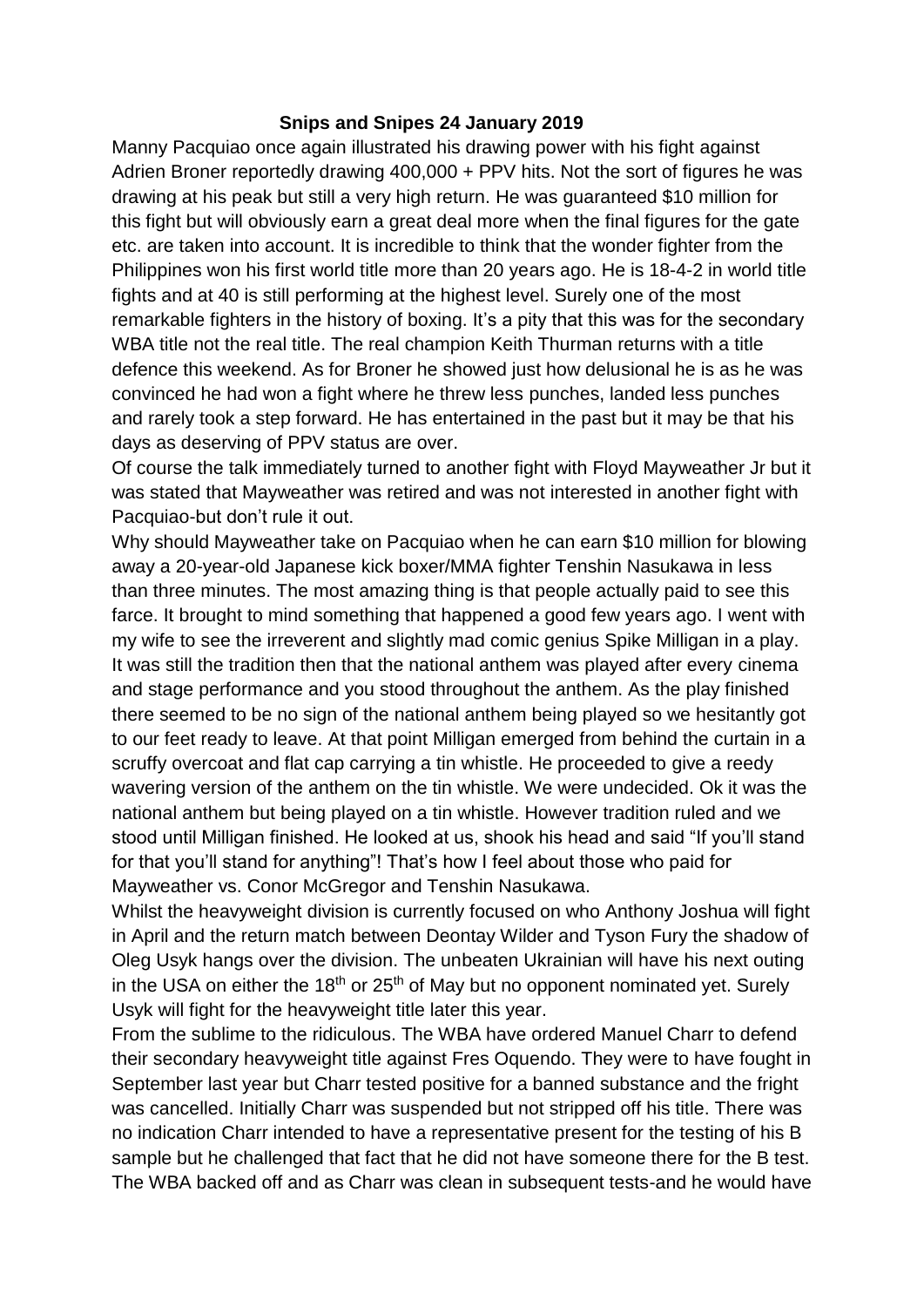to have been stupid not to be-the WBA decided that his suspension had expired and he could return provided he defended against Oquendo within 60 days and the winner of that fight must fight the winner of a fight between their interim champion Trevor Bryan and Jarrell Miller even though there is no indication that a fight between Bryan and Miller will take place. Oquendo of course has not fought since July 2014. The Charr vs. Oquendo fight is now set for 23 March in Cologne. Thought I would give you date and place so that you could ensure you were somewhere else doing something else that night.

German heavyweight Michael Wallisch also gave a positive test after his losing effort against Christian Hammer in December and no news yet over his B sample. That fight was a farce. In the fourth round their heads collided and Wallisch went down and the referee counted him out. A 30 or 45 days suspension from fighting for the knockout? No instead they decided Wallisch should not have been counted out so they pretended the original fourth round never happened and restarted the fight with another fourth round and Wallisch was counted out again in the fifth! Hammer's reward is a date with Luis Ortiz in New York on 2 March.

The Saul Alvarez vs. Daniel Jacobs fights looks a really attractive one. Jacobs is a totally different fighter style-wise to Gennady Golovkin and it is a fight Jacobs could win. It looks as though David Lemieux may also appear on the 4 May show. The Canadian will be fighting for the first time since he fainted from dehydration which led to his fight with Tureano Johnson being cancelled

Jose Ramirez's defence of his WBC super lightweight title against Jose Zepeda also looks a good one. Ramirez is 23-0 and making the second defence of his title. Zepeda is 30-1 with the loss coming when he dislocated his shoulder in a fight against Terry Flanagan for the vacant WBO lightweight title in 2015. On the same show Ray Beltran will be having his first fight since losing his WBO lightweight title to Jose Pedraza in August. He meets the 19-0 Hiroki Okada and in a featherweight ten Genisis Servania 32-1 faces 21-0 Carlos Castro. Ramirez will be auctioning some items of his boxing equipment to raise funds for a Community Cancer Institute which is a great gesture.

I said that Broner was delusional but Don King seems to be going the same way. He is warning what Bermane Stiverne will do to English heavyweight hope Joe Joyce when they meet in London on the undercard to the exciting James DeGale vs. Chris Eubank Jr fight on 23 February. Let's be clear this is a 40-year-old vastly overweight fighter who is having his first fight since being floored three times and stopped inside a round by Deontay Wilder in November 2017. King can talk a fight up but can Stiverne still walk the talk?

Interested in money? Of course. Lou DiBella won the bidding for the Jack Culcay vs. Sergiy Derevyanchenko final eliminator for the IBF title. DiBella 's bid was \$425,515 and as Culcay is the higher of the two in the IBF ratings he gets 65% \$276,000 and Derevyanchenko 35% \$148,930. I can't see Culcay winning this one.

Two fights had to be scrubbed from the undercard of the Pacquiao vs. Broner show when Filipino Jhack Tepora and Nicaraguan Carlos Buitrago came in ridiculously over the contract weights. Tepora was 5.5lbs over and Buitrago 6lbs over. It must